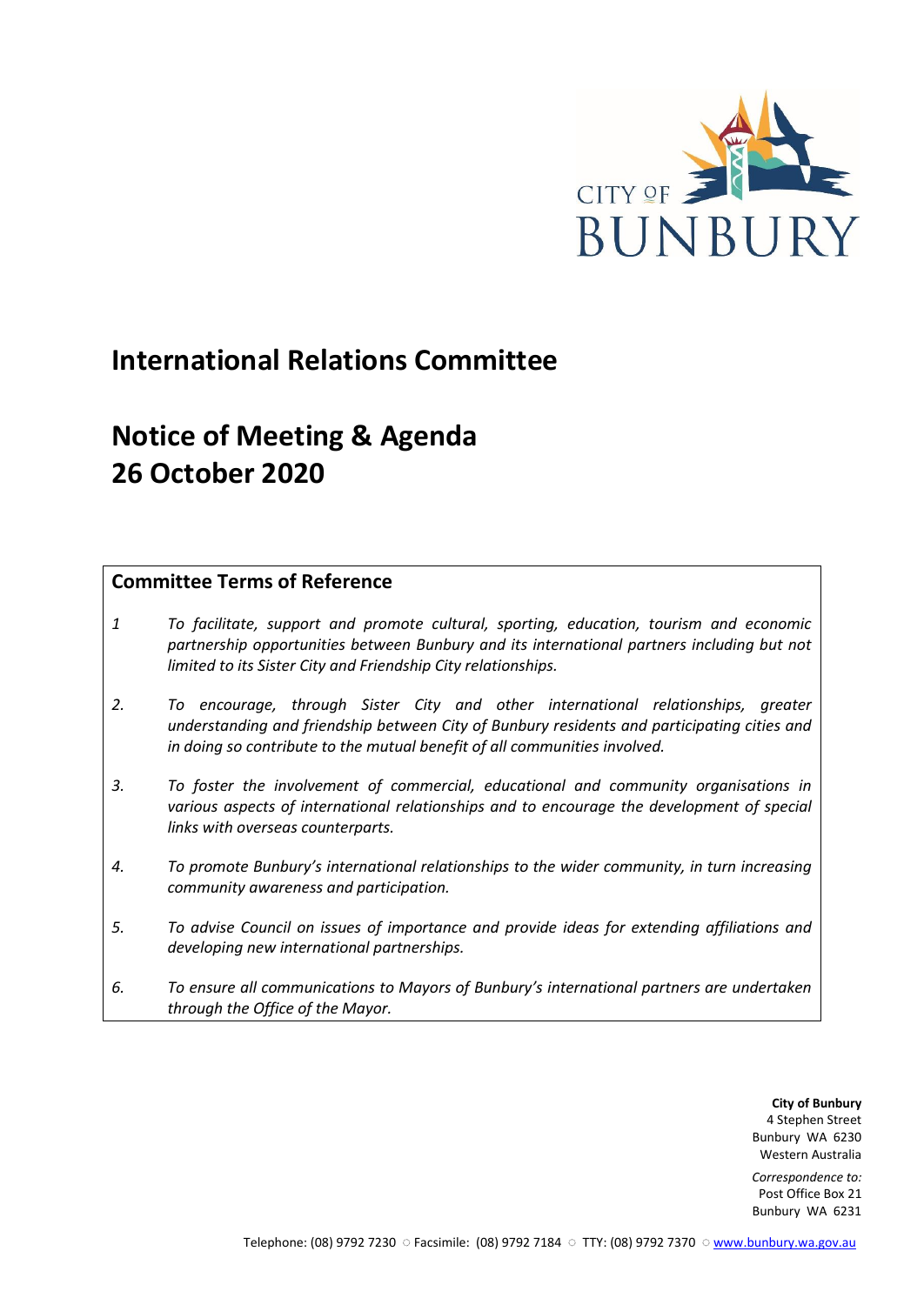## **Table of Contents**

| Item No |      | Subject | Page No |
|---------|------|---------|---------|
| 1.      |      |         |         |
| 2.      |      |         |         |
| 3.      |      |         |         |
| 4.      |      |         |         |
|         | 4.1  |         |         |
|         | 4.2  |         |         |
| 5.      |      |         |         |
| 6.      |      |         |         |
| 7.      |      |         |         |
| 8.      |      |         |         |
|         | 8.1  |         |         |
|         | 8.2  |         |         |
|         | 8.3  |         |         |
| 9.      |      |         |         |
| 10.     |      |         |         |
|         | 10.1 |         |         |
|         | 10.2 |         |         |
|         | 10.3 |         |         |
|         |      |         |         |
|         |      |         |         |
|         | 12.1 |         |         |
|         | 12.2 |         |         |
| 13.     |      |         |         |
| 14.     |      |         |         |
|         |      |         |         |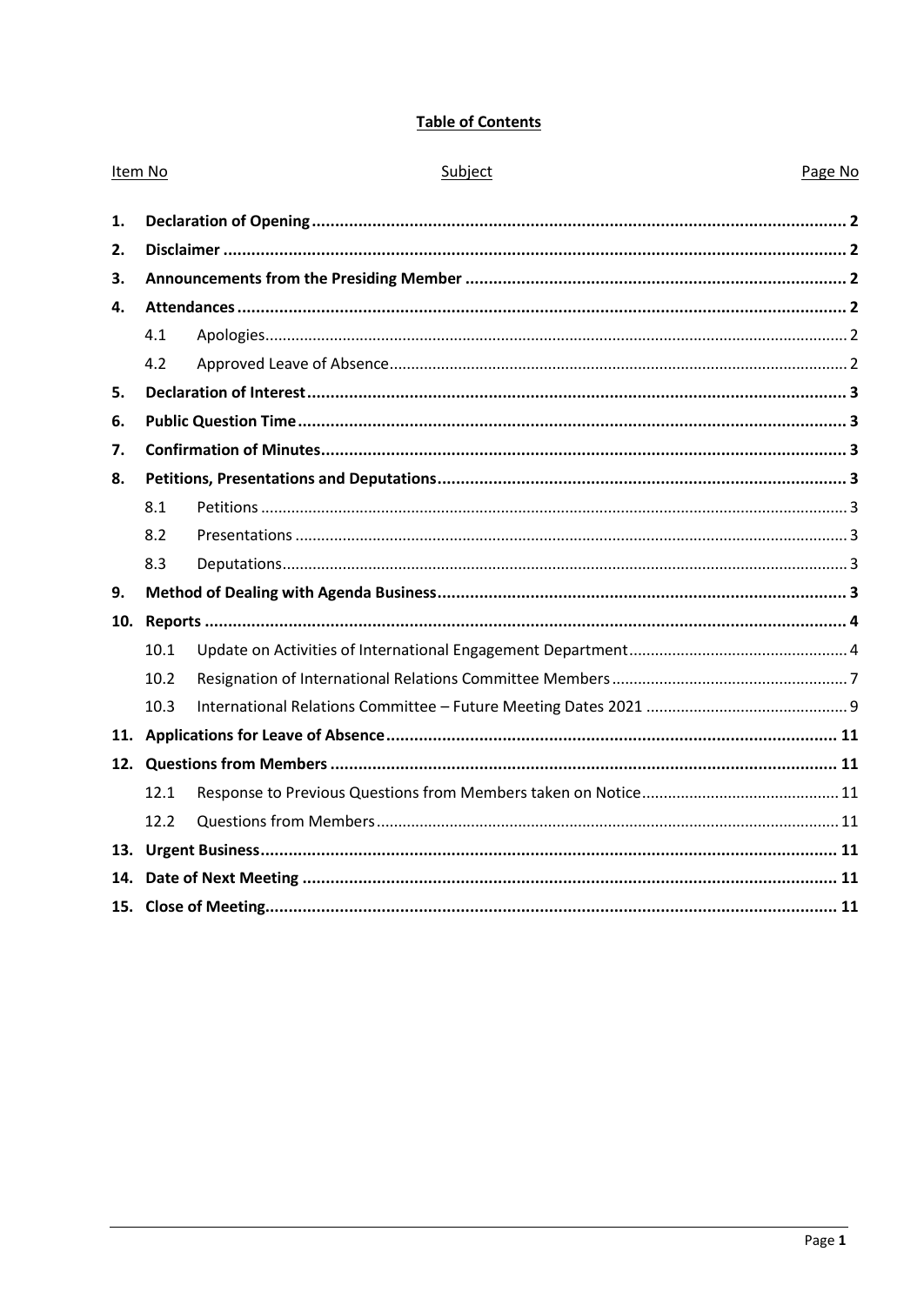# **Acknowledgement of Country**

\_\_\_\_\_\_\_\_\_\_\_\_\_\_\_\_\_\_\_\_\_\_\_\_\_\_\_\_\_\_\_\_\_\_\_\_\_\_\_\_\_\_\_\_\_\_\_\_\_\_\_\_\_\_\_\_\_\_\_\_\_\_\_\_\_\_\_\_\_\_\_\_\_\_\_\_\_\_\_\_\_\_\_\_\_\_\_\_\_\_\_\_\_\_\_

We acknowledge the Traditional Custodians of this land, the Wardandi Noongar people, and pay our respects to Elders past, present and future.

## **Vision**

Bunbury: welcoming and full of opportunities.

## **Organisational Values**

## #WEARECOB

|                     | We are one team                                    |
|---------------------|----------------------------------------------------|
|                     | We keep each other safe                            |
| WE ARE COMMUNITY    | We display empathy and respect                     |
|                     | We have fun and celebrate our successes            |
|                     | We work together to achieve great outcomes         |
|                     | We are open to opportunities                       |
|                     | We actively listen and think things through        |
| <b>WE ARE OPEN</b>  | We are inclusive and treat everyone equally        |
|                     | We are honest and open in our communications       |
|                     | We are open to feedback to improve our performance |
|                     | We lead the change, we own it                      |
|                     | We trust and empower each other                    |
| <b>WE ARE BRAVE</b> | We have the difficult conversations early          |
|                     | We hold ourselves to the highest standard          |
|                     | We have the courage to improve and simplify        |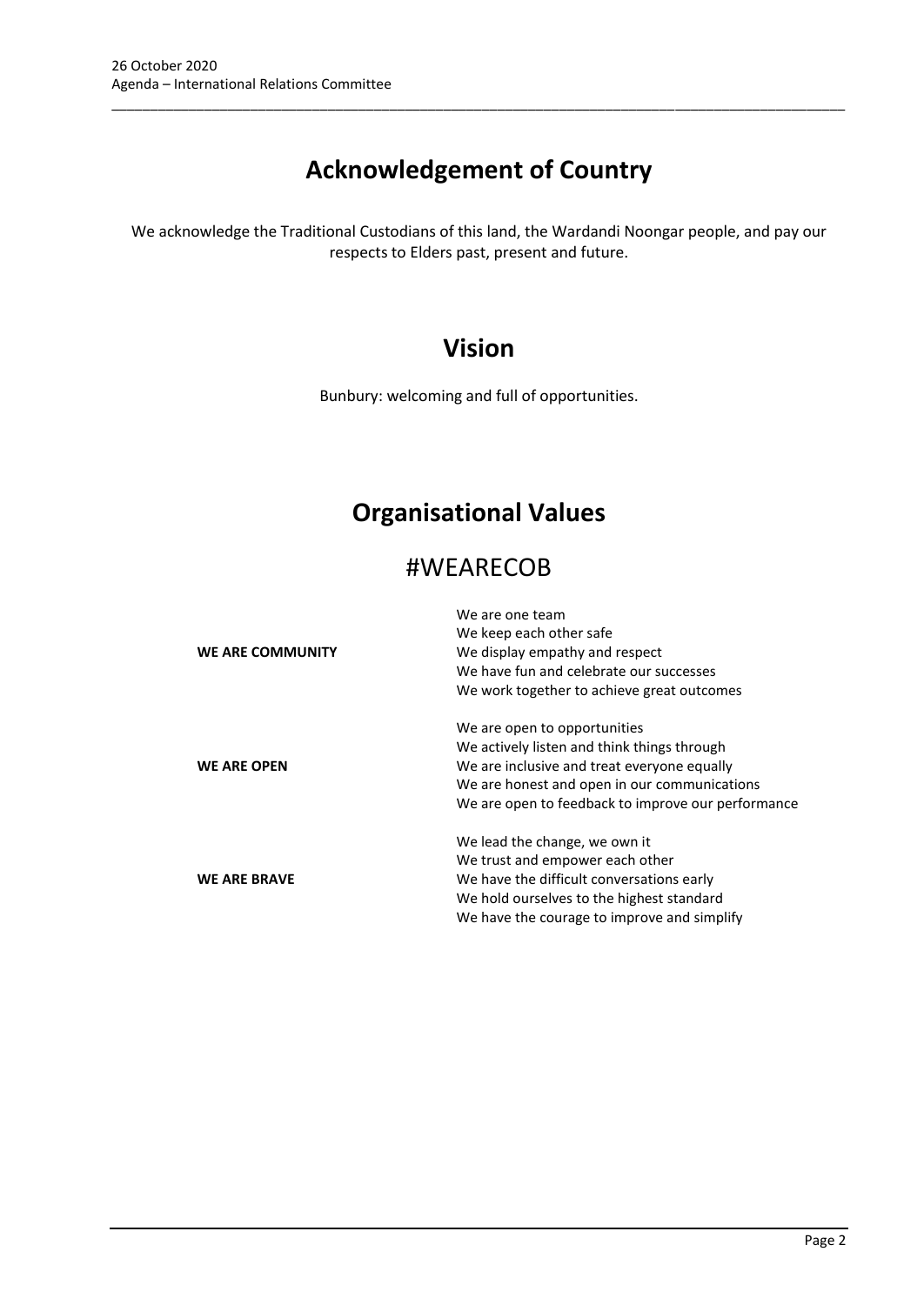

# **International Relations Committee Meeting Notice of Meeting**

Dear Committee Members

The next Ordinary Meeting of the International Relations Committee will be held in the Ocean Room, 4 Stephen Street, Bunbury on 26 October 2020 at 4:00pm.

Signed: **Gary Barbour Director Sustainable Communities**

## **Agenda 26 October 2020**

Members of the public to note that recommendations made by this committee are not final and will be subject to adoption (or otherwise) at a future meeting of the Bunbury City Council.

| <b>Member Name</b>      | <b>Representing</b>             |
|-------------------------|---------------------------------|
| Cr Tresslyn Smith       | <b>Council Representative</b>   |
| Cr Todd Brown           | <b>Council Representative</b>   |
| <b>Felicity Farnell</b> | <b>Community Representative</b> |
| Valda Smith             | <b>Community Representative</b> |
| Paul Springate          | <b>Community Representative</b> |
| Pauline Vukelic         | <b>Community Representative</b> |
| Janice Platt            | <b>Community Representative</b> |
| Shamara Williams        | <b>Community Representative</b> |
| Jodie Donnelly          | <b>Community Representative</b> |
| Helena Sahm             | <b>Community Representative</b> |
| <b>Brooke Gray</b>      | <b>Community Representative</b> |
| Jacqueline Sharp        | <b>Community Representative</b> |
| John Taylor             | <b>Community Representative</b> |

*Committee Members:*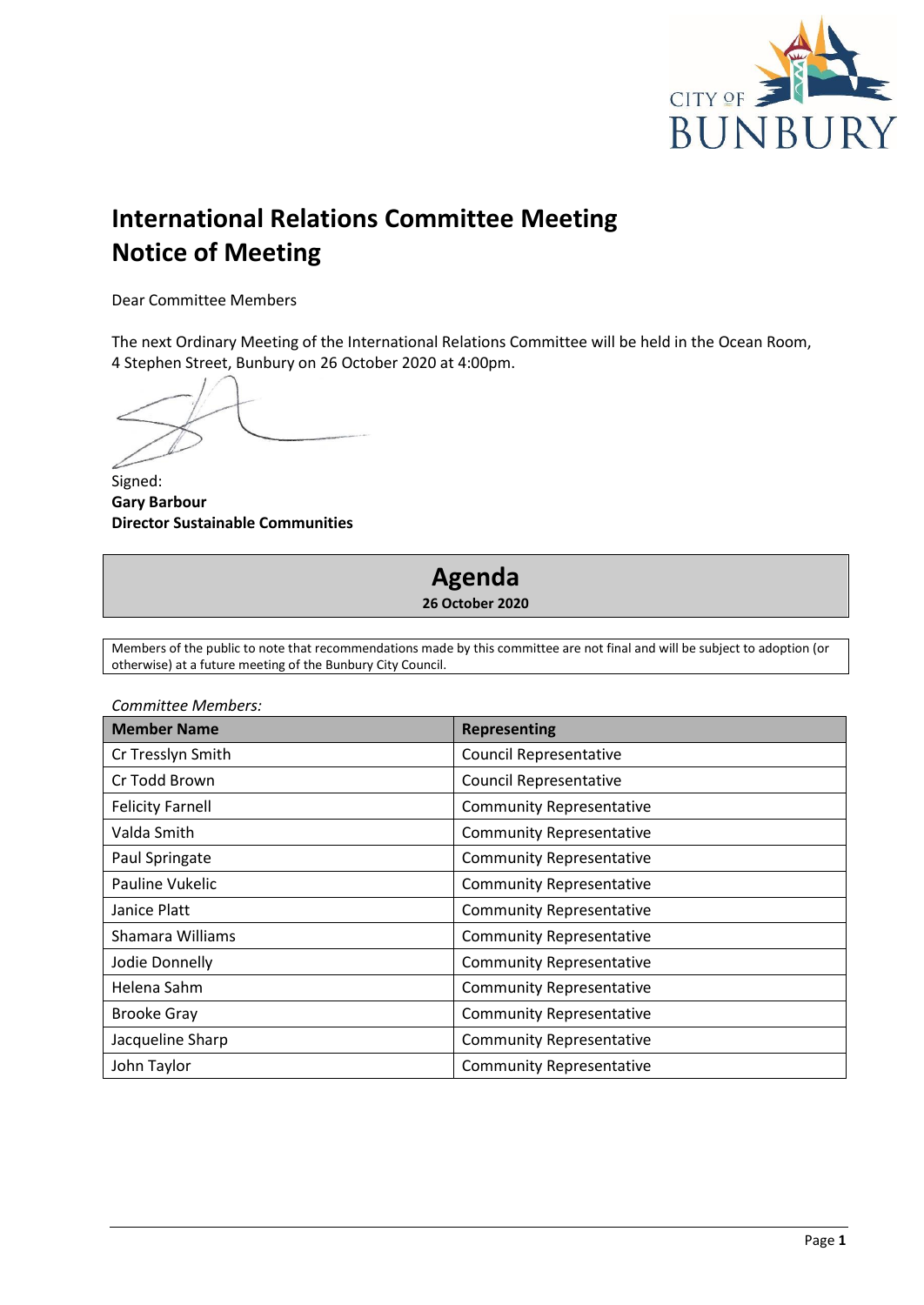*Ex-officio Members (non-voting):*

| <b>Member Name</b> | Representing                                          |
|--------------------|-------------------------------------------------------|
| Mr Mark Exeter     | South West Development Commission Representative      |
| Ms Lyn Farrell     | Edith Cowan University SW Campus Representative       |
| Mr Yan Lyu         | <b>Bunbury-Jiaxing Business Office Representative</b> |

\_\_\_\_\_\_\_\_\_\_\_\_\_\_\_\_\_\_\_\_\_\_\_\_\_\_\_\_\_\_\_\_\_\_\_\_\_\_\_\_\_\_\_\_\_\_\_\_\_\_\_\_\_\_\_\_\_\_\_\_\_\_\_\_\_\_\_\_\_\_\_\_\_\_\_\_\_\_\_\_\_\_\_\_\_\_\_\_\_\_\_\_\_\_\_

*Support Staff:*

| $v_{\mu\nu}$ , $v_{\nu}$ , $v_{\nu}$ |                                           |  |
|--------------------------------------|-------------------------------------------|--|
| <b>Name</b>                          | <b>Title</b>                              |  |
| Carol McDowall                       | Senior International Engagement Officer   |  |
| Gary Barbour                         | Director, Sustainable Communities         |  |
| <b>Felicity Anderson</b>             | Manager Economic Development and Property |  |
| Kylie Tucker                         | International Engagement Officer          |  |

## <span id="page-4-0"></span>**1. Declaration of Opening**

The Presiding Member declared the meeting open at \_\_\_\_\_\_ pm.

## <span id="page-4-1"></span>**2. Disclaimer**

Not applicable to this committee.

## <span id="page-4-2"></span>**3. Announcements from the Presiding Member**

#### <span id="page-4-3"></span>**4. Attendances**

<span id="page-4-4"></span>**4.1 Apologies**

#### <span id="page-4-5"></span>**4.2 Approved Leave of Absence**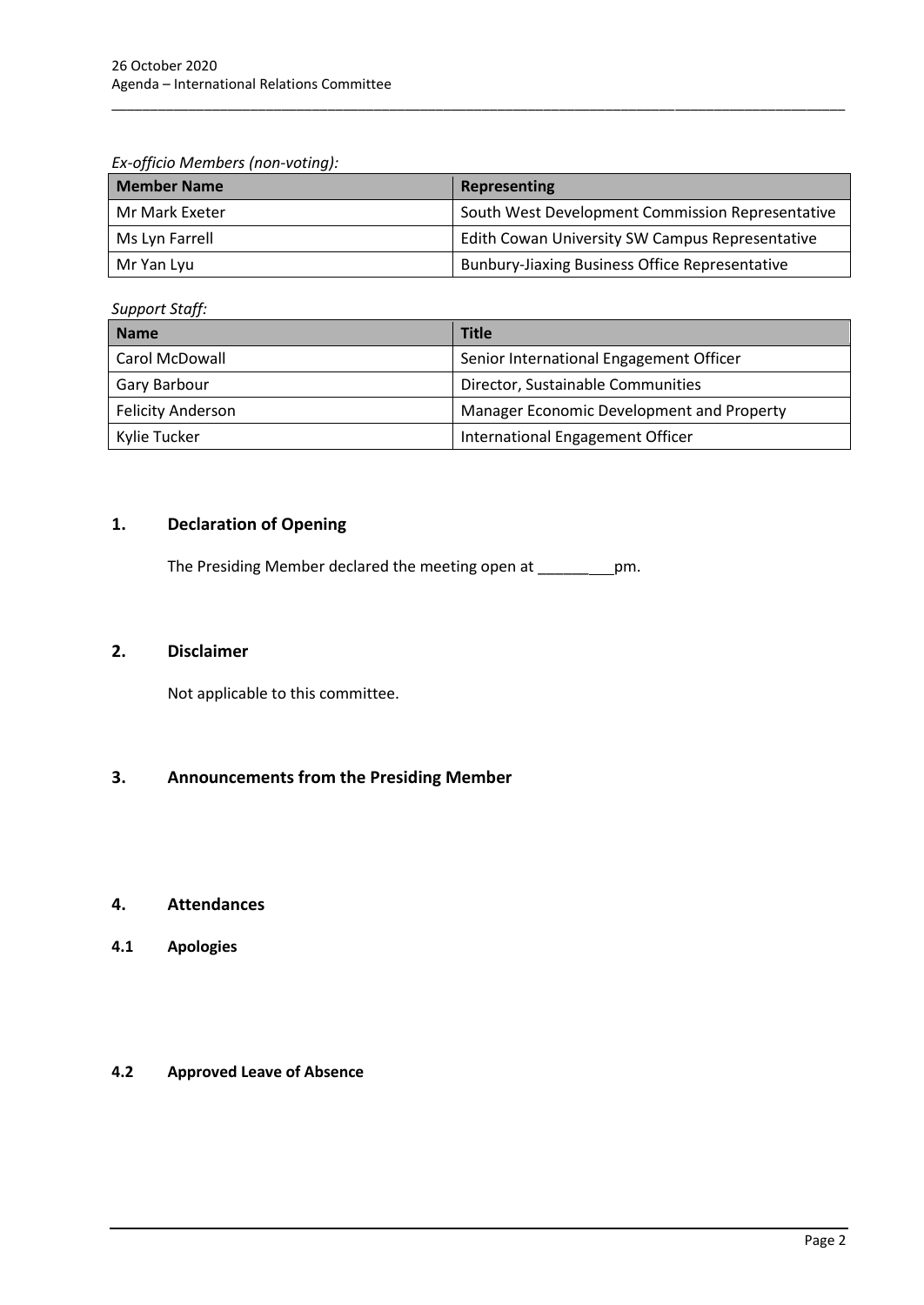## <span id="page-5-0"></span>**5. Declaration of Interest**

IMPORTANT: Committee members to complete a "Disclosure of Interest" form for each item on the agenda in which they wish to disclose a financial/proximity/impartiality interest. They should give the form to the Presiding Member before the meeting commences. After the meeting, the form is to be forwarded to the Administration Services Section for inclusion in the Corporate Financial Disclosures Register.

\_\_\_\_\_\_\_\_\_\_\_\_\_\_\_\_\_\_\_\_\_\_\_\_\_\_\_\_\_\_\_\_\_\_\_\_\_\_\_\_\_\_\_\_\_\_\_\_\_\_\_\_\_\_\_\_\_\_\_\_\_\_\_\_\_\_\_\_\_\_\_\_\_\_\_\_\_\_\_\_\_\_\_\_\_\_\_\_\_\_\_\_\_\_\_

## <span id="page-5-1"></span>**6. Public Question Time**

Not applicable to this committee.

## <span id="page-5-2"></span>**7. Confirmation of Minutes**

The Minutes of the meeting of the International Relations Committee Meeting held 24 August 2020 have been circulated.

#### **Recommendation**

The Minutes of the International Relations Committee Meeting held on 24 August 2020, are confirmed as a true and accurate record.

#### <span id="page-5-3"></span>**8. Petitions, Presentations and Deputations**

<span id="page-5-4"></span>**8.1 Petitions**

## <span id="page-5-5"></span>**8.2 Presentations**

## <span id="page-5-6"></span>**8.3 Deputations**

## <span id="page-5-7"></span>**9. Method of Dealing with Agenda Business**

Items are dealt with in the order that they appear.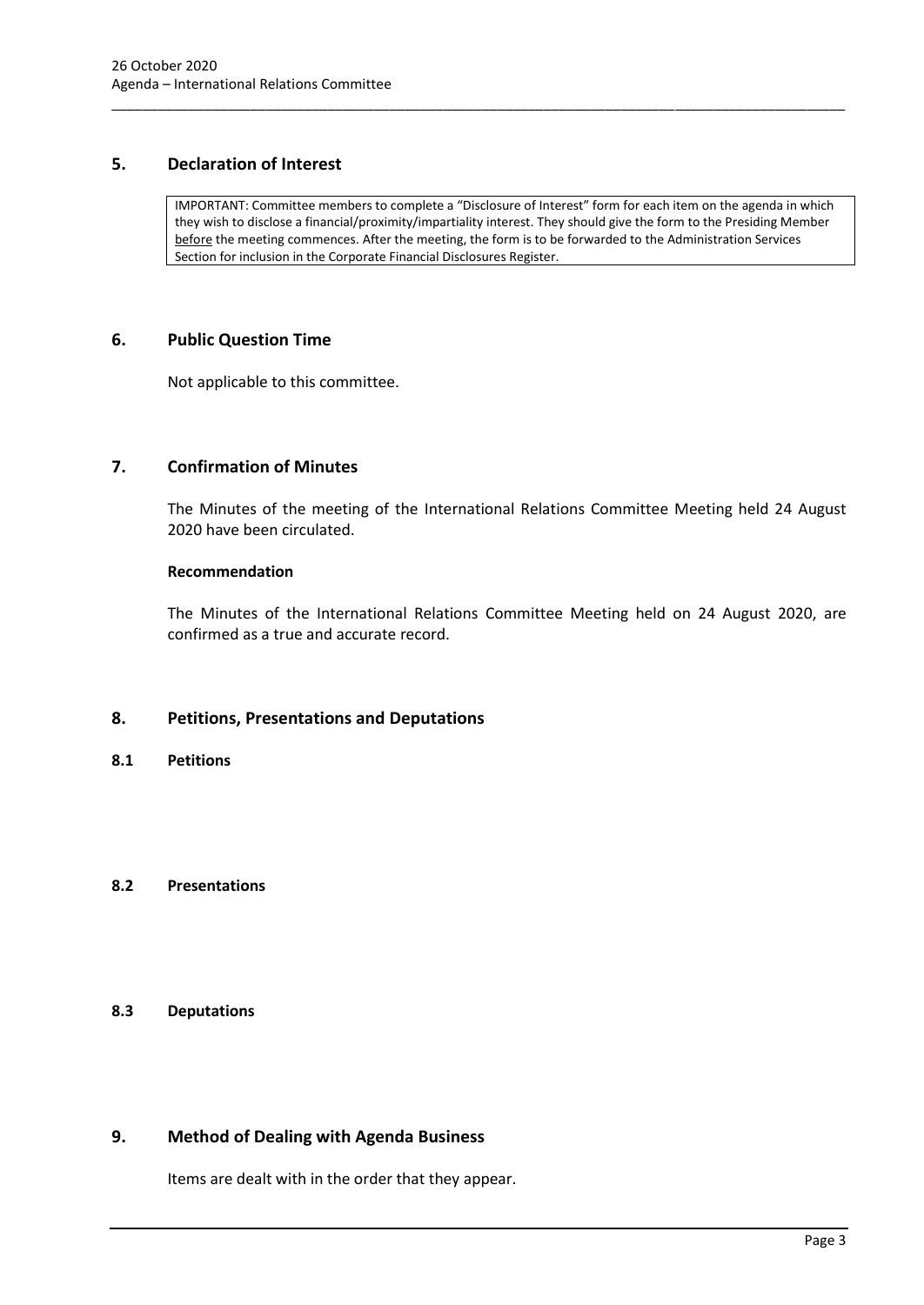## <span id="page-6-0"></span>**10. Reports**

#### <span id="page-6-1"></span>**10.1 Update on Activities of International Engagement Department**

| <b>File Ref:</b>            | COB/523                                                 |          |                             |
|-----------------------------|---------------------------------------------------------|----------|-----------------------------|
| <b>Applicant/Proponent:</b> | <b>Internal Report</b>                                  |          |                             |
| <b>Responsible Officer:</b> | Carol McDowall, Senior Officer International Engagement |          |                             |
| <b>Responsible Manager:</b> | Felicity Anderson, Manager City Growth                  |          |                             |
| <b>Executive:</b>           | Gary Barbour, Director Sustainable Communities          |          |                             |
| <b>Authority/Discretion</b> | Advocacy                                                |          | Review                      |
|                             | Executive/Strategic                                     |          | Quasi-Judicial              |
|                             | Legislative                                             | $\times$ | <b>Information Purposes</b> |
| <b>Attachments:</b>         | Nil                                                     |          |                             |

\_\_\_\_\_\_\_\_\_\_\_\_\_\_\_\_\_\_\_\_\_\_\_\_\_\_\_\_\_\_\_\_\_\_\_\_\_\_\_\_\_\_\_\_\_\_\_\_\_\_\_\_\_\_\_\_\_\_\_\_\_\_\_\_\_\_\_\_\_\_\_\_\_\_\_\_\_\_\_\_\_\_\_\_\_\_\_\_\_\_\_\_\_\_\_

#### **Summary**

The purpose of this report is to inform the Committee on the activities of the International Engagement Office.

#### **Executive Recommendation**

That the International Relations Committee note the activities.

#### **Strategic Relevance**

| Theme 1:      | Our Community and Culture                                                                                                                              |
|---------------|--------------------------------------------------------------------------------------------------------------------------------------------------------|
| Goal          | A safe, healthy and cohesive community, with a rick cultural life, and<br>supportive social environment                                                |
| Objective 1.3 | A welcoming community, where diverse cultures are valued, and<br>residents have a sense of belonging.                                                  |
| Theme 1:      | Our Community and Culture                                                                                                                              |
| Goal          | A safe, healthy and cohesive community, with a rick cultural life, and<br>supportive social environment                                                |
| Objective 1.4 | Arts, culture, heritage and events that enrich our understanding and<br>enjoyment of life, celebrate our identity and bring the community<br>together. |

#### **Regional Impact Statement**

There is no regional impact associated with this report.

#### **Background**

The International Engagement Team carries out projects, events and activities throughout the year. Communication and engagement with our international partners continues through the hard border closure.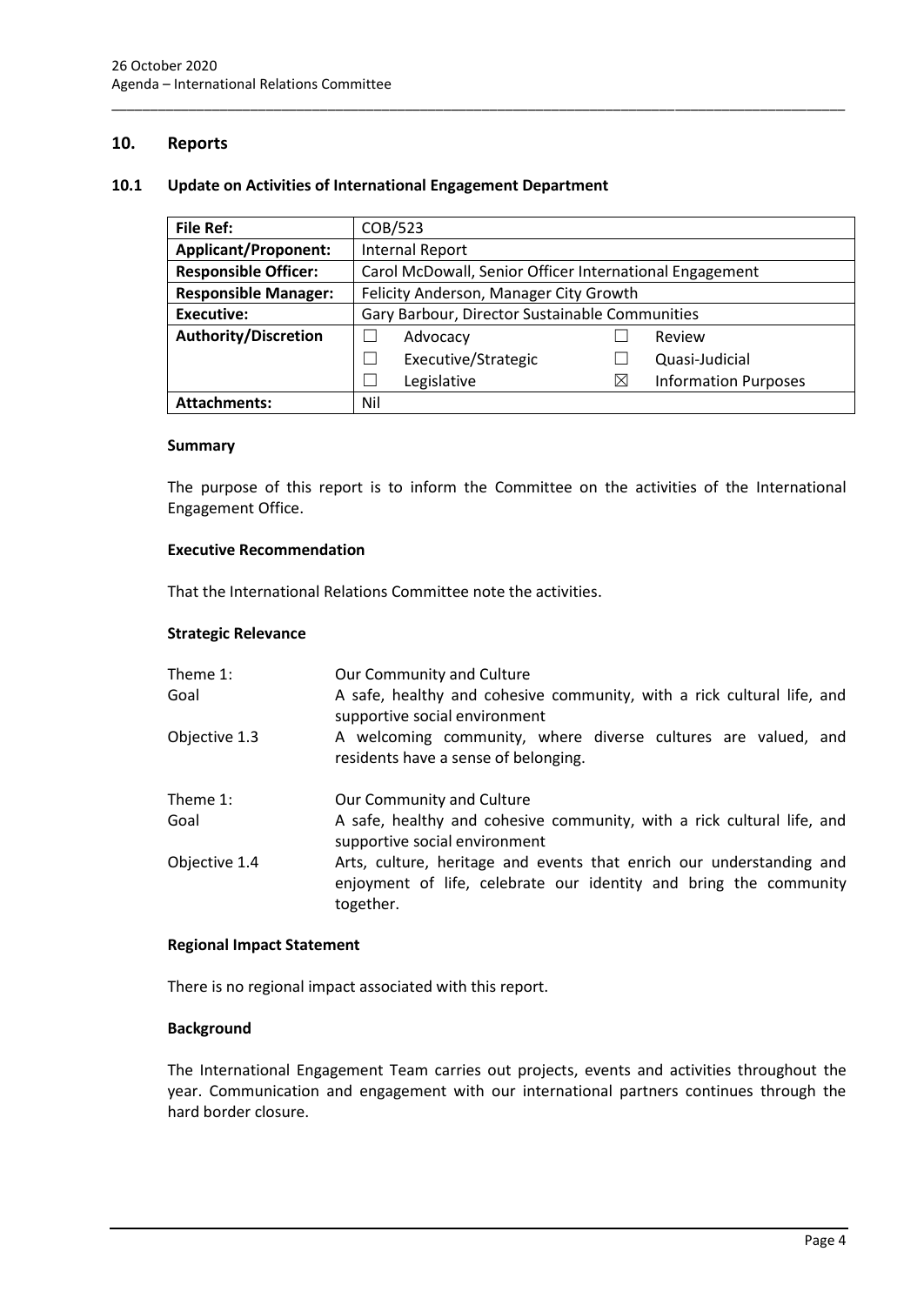#### **Council Policy Compliance**

Not applicable.

#### **Legislative Compliance**

Not applicable.

#### **Officer Comments**

Communication with our Sister and Friendship Cities partners continues as well as local events, activities, and programs.

\_\_\_\_\_\_\_\_\_\_\_\_\_\_\_\_\_\_\_\_\_\_\_\_\_\_\_\_\_\_\_\_\_\_\_\_\_\_\_\_\_\_\_\_\_\_\_\_\_\_\_\_\_\_\_\_\_\_\_\_\_\_\_\_\_\_\_\_\_\_\_\_\_\_\_\_\_\_\_\_\_\_\_\_\_\_\_\_\_\_\_\_\_\_\_

#### **Japan**

- **Day in Japan**: in conjunction with Community Youth Activation, International Engagement ran a program similar to Unleashed during the school holidays. Students between the ages of 12 and 17 were offered the opportunity to travel to Perth for a day to experience Japanese arts and culture. The itinerary included workshops in taiko drumming and kendo (martial arts), lunch at a Japanese restaurant, and Japanese tea ceremony in the Japanese Gardens at Perth Zoo. This program was fully subscribed with a waiting list of 15 people. The program was provided at a subsided cost of \$50 per person and included transportation, activities, lunch and a Bunbury Sister and Friendship Cities Tshirt.
- **SW Festival of Japan**: the third annual SW Festival of Japan was held over 10 days from 4 to 12 September 2020. The festival incorporated the Japanese Film Festival Satellite, the CBD Stamp Rally, two hanami day picnics at the Stirling Street Arts Centre, numerous workshops and performances, market stalls and several virtual workshops/talks held throughout the week.
- **The Japanese Film Festival Satellite**: is being held in conjunction with the SW Festival of Japan. Three films were screened in the Cube Theatre at BREC on Friday 4 September 2020, Saturday 5 September 2020 and Saturday 12 September 2020. The Deputy Consul General of Japan in Perth opened the festival on Friday the September 2020. This film festival is fully funded by The Japan Foundation, Sydney. This year due to COVID, seating was limited to 60 in the Cube and 175 in Stage One which caused some operational challenges, however the BREC staff were well prepared to handle any issues. We hope to have the Japanese Film Festival Satellite back in Bunbury next year.
- **Setagaya Half Marathon:** Setagaya has invited five runners from the Bunbury Runners Club to participate in the Setagaya 246 Virtual Half Marathon. Runners will run a half marathon between the dates of 8 and 15 November 2020. All results will be recorded in an app and reported to Setagaya City. All participants will receive a completion award and a commemorative neck garter. The opening of the event will be broadcast on YouTube at 8:00am Sunday 8 November 2020. Bunbury Sister and Friendship Cities will provide each participant with a commemorative t-shirt.
- **Setagaya Biennial Photo Exhibition: t**his exchange will take place again in 2021. The Setagaya photos will be displayed digitally in the Fourth Gallery at Bunbury Regional Art Gallery from 29 May to 8 July alongside the Setagaya gift collection. The Bunbury photos will be sent to Setagaya in mid July 2021.
- **Contemporary Wood Carved Netsuke Exhibition: t**his exhibition is being sent to the City of Bunbury from The Japan Foundation – Sydney. This is a professional collection that is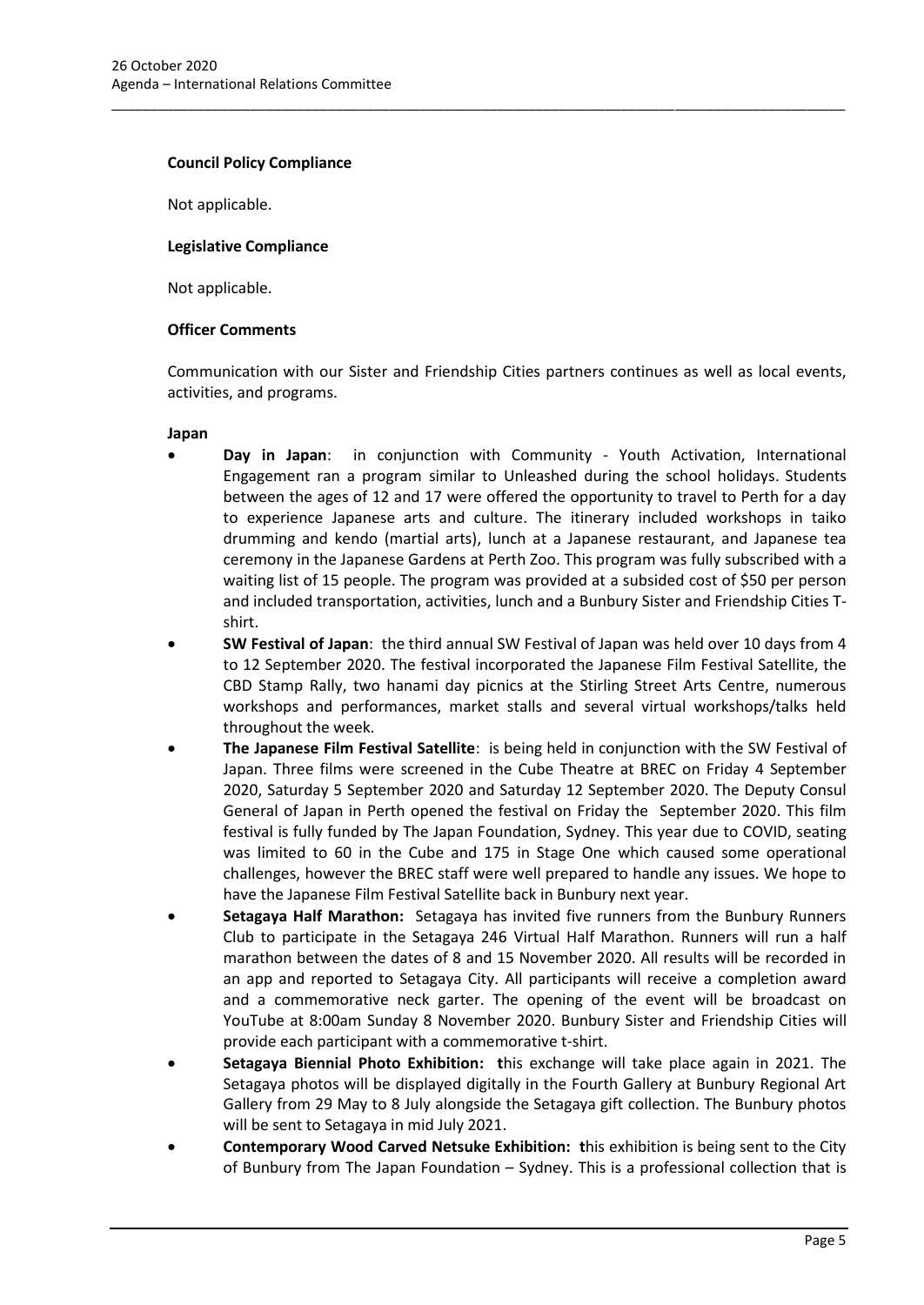being lent to the Bunbury Regional Art Gallery and includes display cases for the collection as well as a number of netsuke that can be handled by attendees. The Exhibition will be held from 9 July to 15 August 2020.

#### **China**

• **Noongar Art Exchange, China 2020**: the 20 Noongar paintings that were done in response to the 20 Xiuzhou Modern Folk Paintings have now been completed and purchased. These paintings will be unveiled and celebrated on the 19 November 2020 under invitation from the Mayor.

\_\_\_\_\_\_\_\_\_\_\_\_\_\_\_\_\_\_\_\_\_\_\_\_\_\_\_\_\_\_\_\_\_\_\_\_\_\_\_\_\_\_\_\_\_\_\_\_\_\_\_\_\_\_\_\_\_\_\_\_\_\_\_\_\_\_\_\_\_\_\_\_\_\_\_\_\_\_\_\_\_\_\_\_\_\_\_\_\_\_\_\_\_\_\_

- 20<sup>th</sup> Anniversary celebrations: due to the disruption caused by COVID-19, the 20<sup>th</sup> Anniversary celebrations between Bunbury and Jiaxing have been postponed to 2021. Currently, Jiaxing is planning a delegation to Bunbury in 2021 for the celebrations should border restrictions be lifted.
- **Helena Sahm**: will be opening her exhibition based around her time in Zhejiang province (Shanghai, Jiaxing and Hangzhou) on 15 January 2021 at Bunbury Regional Art Gallery.

## **Analysis of Financial and Budget Implications**

There are no financial or budgetary implications arising from the recommendations of this report.

## **Community Consultation**

No applicable.

## **Councillor/Officer Consultation**

Not applicable.

#### **Applicant Consultation**

Not applicable.

## **Timeline: Council Decision Implementation**

No applicable.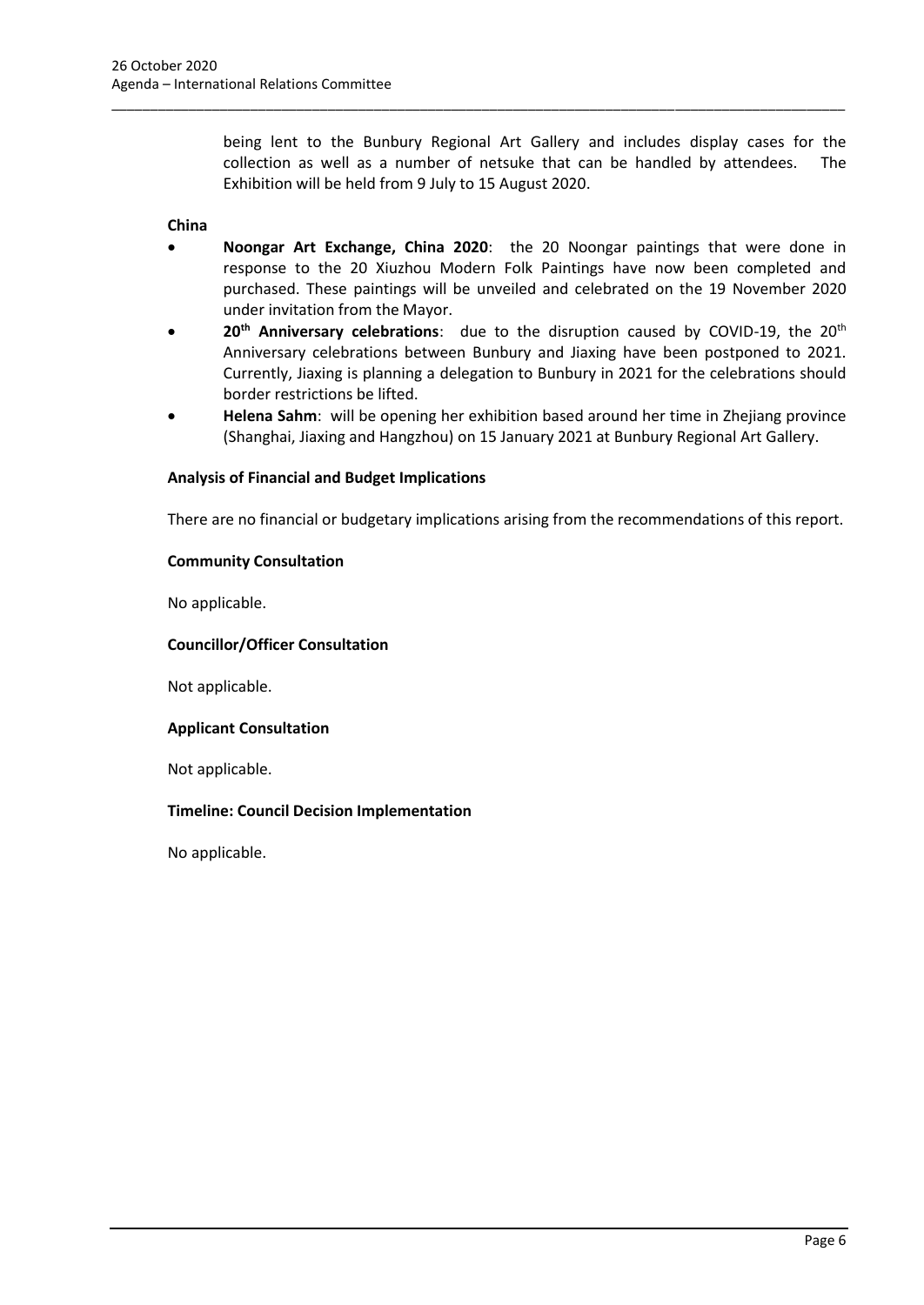## <span id="page-9-0"></span>**10.2 Resignation of International Relations Committee Members**

| <b>File Ref:</b>            | COB/523                                                 |  |                             |
|-----------------------------|---------------------------------------------------------|--|-----------------------------|
| <b>Applicant/Proponent:</b> | <b>Internal Report</b>                                  |  |                             |
| <b>Responsible Officer:</b> | Carol McDowall, Senior Officer International Engagement |  |                             |
| <b>Responsible Manager:</b> | Felicity Anderson, Manager City Growth                  |  |                             |
| Executive:                  | Gary Barbour, Director Sustainable Communities          |  |                             |
| <b>Authority/Discretion</b> | Advocacy                                                |  | Review                      |
|                             | Executive/Strategic<br>$\overline{\phantom{a}}$         |  | Quasi-Judicial              |
|                             | ⊠<br>Legislative                                        |  | <b>Information Purposes</b> |
| <b>Attachments:</b>         | Appendix 1: Resignation e mail - Jodie Donnelly         |  |                             |
|                             | Appendix 2: Resignation email - Jacqueline Sharp        |  |                             |

\_\_\_\_\_\_\_\_\_\_\_\_\_\_\_\_\_\_\_\_\_\_\_\_\_\_\_\_\_\_\_\_\_\_\_\_\_\_\_\_\_\_\_\_\_\_\_\_\_\_\_\_\_\_\_\_\_\_\_\_\_\_\_\_\_\_\_\_\_\_\_\_\_\_\_\_\_\_\_\_\_\_\_\_\_\_\_\_\_\_\_\_\_\_\_

#### **Summary**

This report is presented to the International Relations Committee to advise of the resignation of Committee members Jodie Donnelly and Jacqueline Sharp.

#### **Executive Recommendation**

That the International Relations Committee request that Council accept the resignations from the International Relations Committee tendered by Jodie Donnelly and Jacqueline Smart.

#### **Strategic Relevance**

| Theme 1:<br>Goal | Our Community and Culture<br>A safe, healthy and cohesive community, with a rick cultural life, and<br>supportive social environment                   |  |  |
|------------------|--------------------------------------------------------------------------------------------------------------------------------------------------------|--|--|
| Objective 1.3    | A welcoming community, where diverse cultures are valued, and<br>residents have a sense of belonging.                                                  |  |  |
| Theme 1:         | Our Community and Culture                                                                                                                              |  |  |
| Goal             | A safe, healthy and cohesive community, with a rich cultural life, and<br>supportive social environment                                                |  |  |
| Objective 1.4    | Arts, culture, heritage and events that enrich our understanding and<br>enjoyment of life, celebrate our identity and bring the community<br>together. |  |  |

#### **Regional Impact Statement**

There is no regional impact associated with this report.

#### **Background**

The International Relations Committee members were appointed following October 2019 Council Elections. Since this time the Committee has continued to perform its role providing guidance to the Bunbury City Council on issues affecting international relations.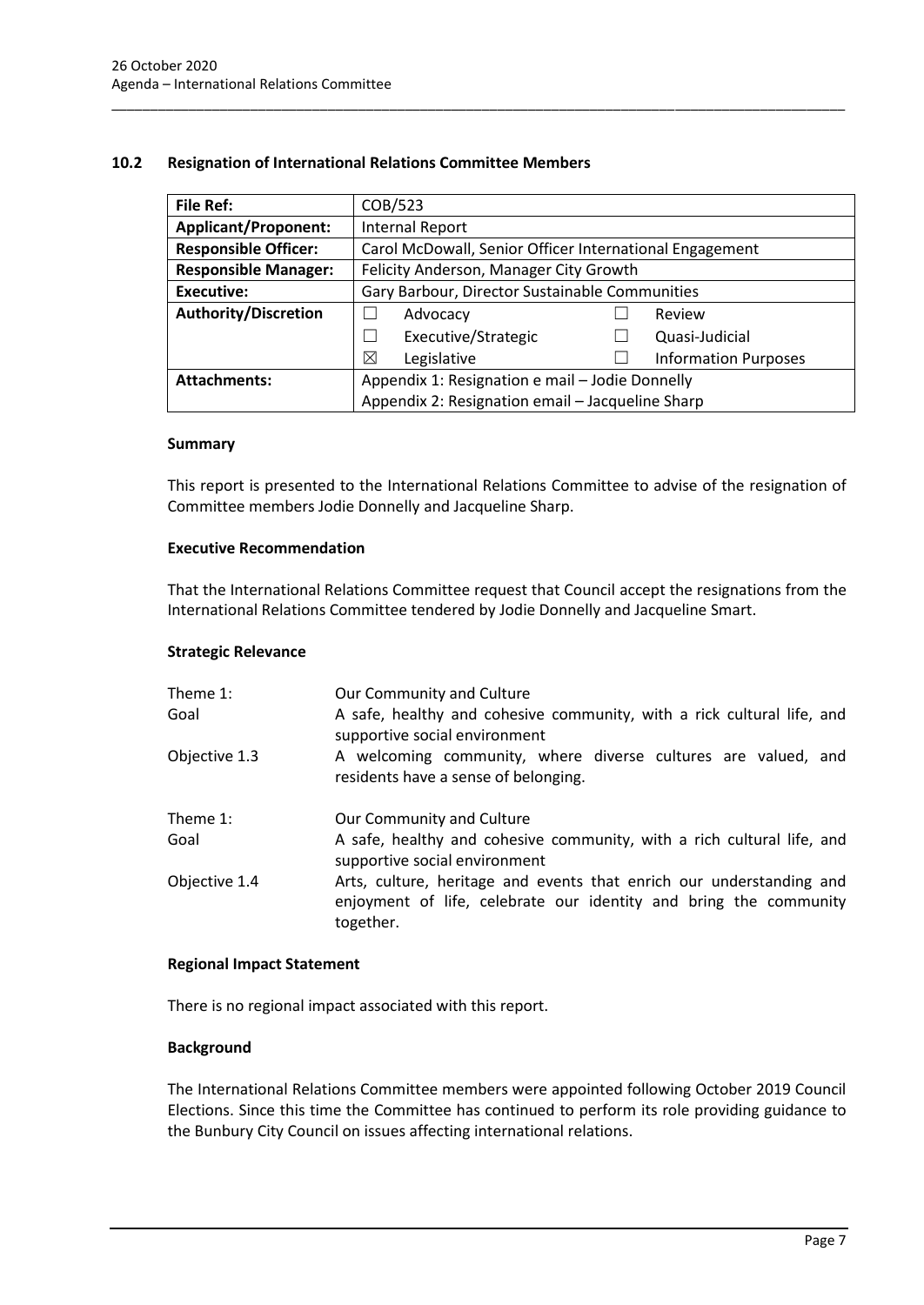#### **Council Policy Compliance**

Not applicable.

#### **Legislative Compliance**

Not applicable.

#### **Officer Comments**

Jodie Donnelly submitted her resignation via e mail on 13 October 2020 (**attached** at Appendix 1).

\_\_\_\_\_\_\_\_\_\_\_\_\_\_\_\_\_\_\_\_\_\_\_\_\_\_\_\_\_\_\_\_\_\_\_\_\_\_\_\_\_\_\_\_\_\_\_\_\_\_\_\_\_\_\_\_\_\_\_\_\_\_\_\_\_\_\_\_\_\_\_\_\_\_\_\_\_\_\_\_\_\_\_\_\_\_\_\_\_\_\_\_\_\_\_

Jacqueline Sharp provided her resignation via e mail on 16 October 2020 (**attached** at Appendix 2).

It is not recommended that the two vacant positions be advertised for as there are less than 12 months left until the next Council Elections at which time all Committees spill and new members are appointed. There are currently 13 voting members listed for the International Relations Committee in the Committee Book, two of which are Elected Members. Quorum requirements (Council Decision 290/19) are for five members to be present in order for a meeting to take place.

#### **Analysis of Financial and Budget Implications**

There are no financial or budgetary implications arising from the recommendations of this report.

#### **Community Consultation**

No applicable.

#### **Councillor/Officer Consultation**

Not applicable.

#### **Applicant Consultation**

Not applicable.

#### **Timeline: Council Decision Implementation**

No applicable.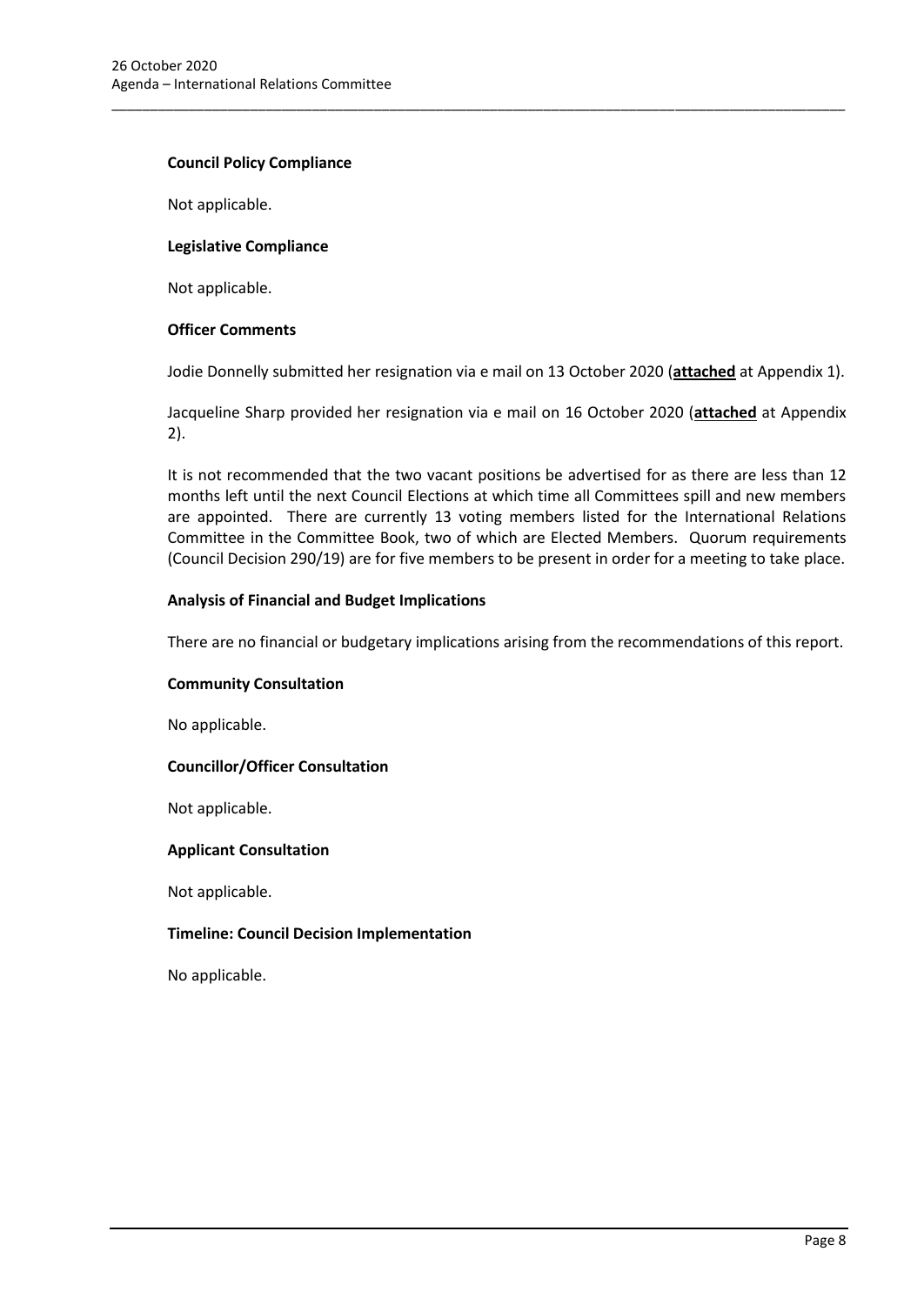## <span id="page-11-0"></span>**10.3 International Relations Committee – Future Meeting Dates 2021**

| <b>File Ref:</b>            | COB/523                                                 |   |                             |
|-----------------------------|---------------------------------------------------------|---|-----------------------------|
| <b>Applicant/Proponent:</b> | <b>Internal Report</b>                                  |   |                             |
| <b>Responsible Officer:</b> | Carol McDowall, Senior Officer International Engagement |   |                             |
| <b>Responsible Manager:</b> | Felicity Anderson, Manager City Growth                  |   |                             |
| <b>Executive:</b>           | Gary Barbour, Director Sustainable Communities          |   |                             |
| <b>Authority/Discretion</b> | Advocacy                                                | ⋉ | Review                      |
|                             | Executive/Strategic                                     |   | Quasi-Judicial              |
|                             | ⊠<br>Legislative                                        | ⋉ | <b>Information Purposes</b> |
| <b>Attachments:</b>         | Nil                                                     |   |                             |

\_\_\_\_\_\_\_\_\_\_\_\_\_\_\_\_\_\_\_\_\_\_\_\_\_\_\_\_\_\_\_\_\_\_\_\_\_\_\_\_\_\_\_\_\_\_\_\_\_\_\_\_\_\_\_\_\_\_\_\_\_\_\_\_\_\_\_\_\_\_\_\_\_\_\_\_\_\_\_\_\_\_\_\_\_\_\_\_\_\_\_\_\_\_\_

#### **Summary**

The purpose of this report is to inform the International Relations Committee of the 2021 future meeting dates.

#### **Executive Recommendation**

That the International Relations Committee:

- 1. Adopt 2021 calendar meeting dates listed below:
- 15 February 2021 Formal
- 15 March 2021 Workshop
- 19 April 2021 Formal
- 17 May 2021 Workshop
- 21 June 2021 Formal
- 19 July 2021 Workshop
- 16 August 2021 Formal
- 20 September 2021 Workshop
- 18 October 2021 Formal
- 2. Note that all International Relations Committee Meetings will commence at 4:00pm.

#### **Strategic Relevance**

| Theme 1:<br>Goal | Our Community and Culture<br>A safe, healthy and cohesive community, with a rick cultural life, and<br>supportive social environment                   |
|------------------|--------------------------------------------------------------------------------------------------------------------------------------------------------|
| Objective 1.3    | A welcoming community, where diverse cultures are valued, and<br>residents have a sense of belonging.                                                  |
| Theme 1:<br>Goal | Our Community and Culture<br>A safe, healthy and cohesive community, with a rich cultural life, and<br>supportive social environment                   |
| Objective 1.4    | Arts, culture, heritage and events that enrich our understanding and<br>enjoyment of life, celebrate our identity and bring the community<br>together. |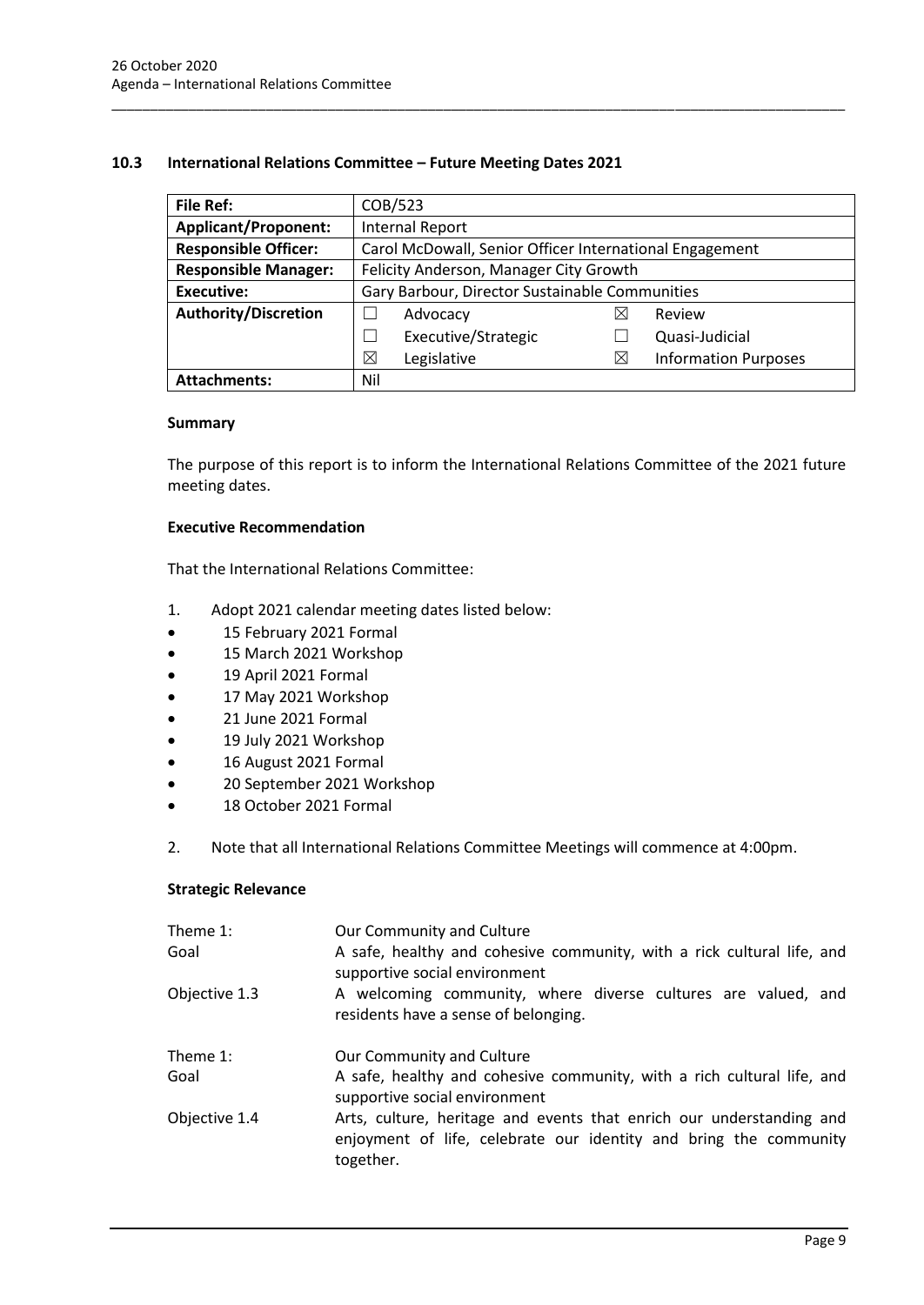#### **Regional Impact Statement**

There is no regional impact associated with this report

#### **Background**

At its meeting held 26 November 2013 Council decided (335/13) in part:

#### *"That Council:*

*3. Require each Committee to set an annual meeting program which will be advertised to enable members of the public to attend."*

\_\_\_\_\_\_\_\_\_\_\_\_\_\_\_\_\_\_\_\_\_\_\_\_\_\_\_\_\_\_\_\_\_\_\_\_\_\_\_\_\_\_\_\_\_\_\_\_\_\_\_\_\_\_\_\_\_\_\_\_\_\_\_\_\_\_\_\_\_\_\_\_\_\_\_\_\_\_\_\_\_\_\_\_\_\_\_\_\_\_\_\_\_\_\_

At its first meeting immediately following the 2019 Elections only the 2020 meeting dates were set. Dates for the remainder of the period to the 2021 elections are now being set.

## **Council Policy Compliance**

Not applicable.

## **Legislative Compliance**

Local Government Act 1995

#### **Officer Comments**

It is suggested that this Committee meet every two months for formal meetings and on alternate months for workshops.

## **Analysis of Financial and Budget Implications**

There are no financial or budgetary implications arising from the recommendations of this report.

#### **Community Consultation**

No applicable.

#### **Councillor/Officer Consultation**

All members of the International Relations Committee have been surveyed for appropriate meeting times and preferred days.

#### **Applicant Consultation**

Not applicable.

#### **Timeline: Council Decision Implementation**

No applicable.